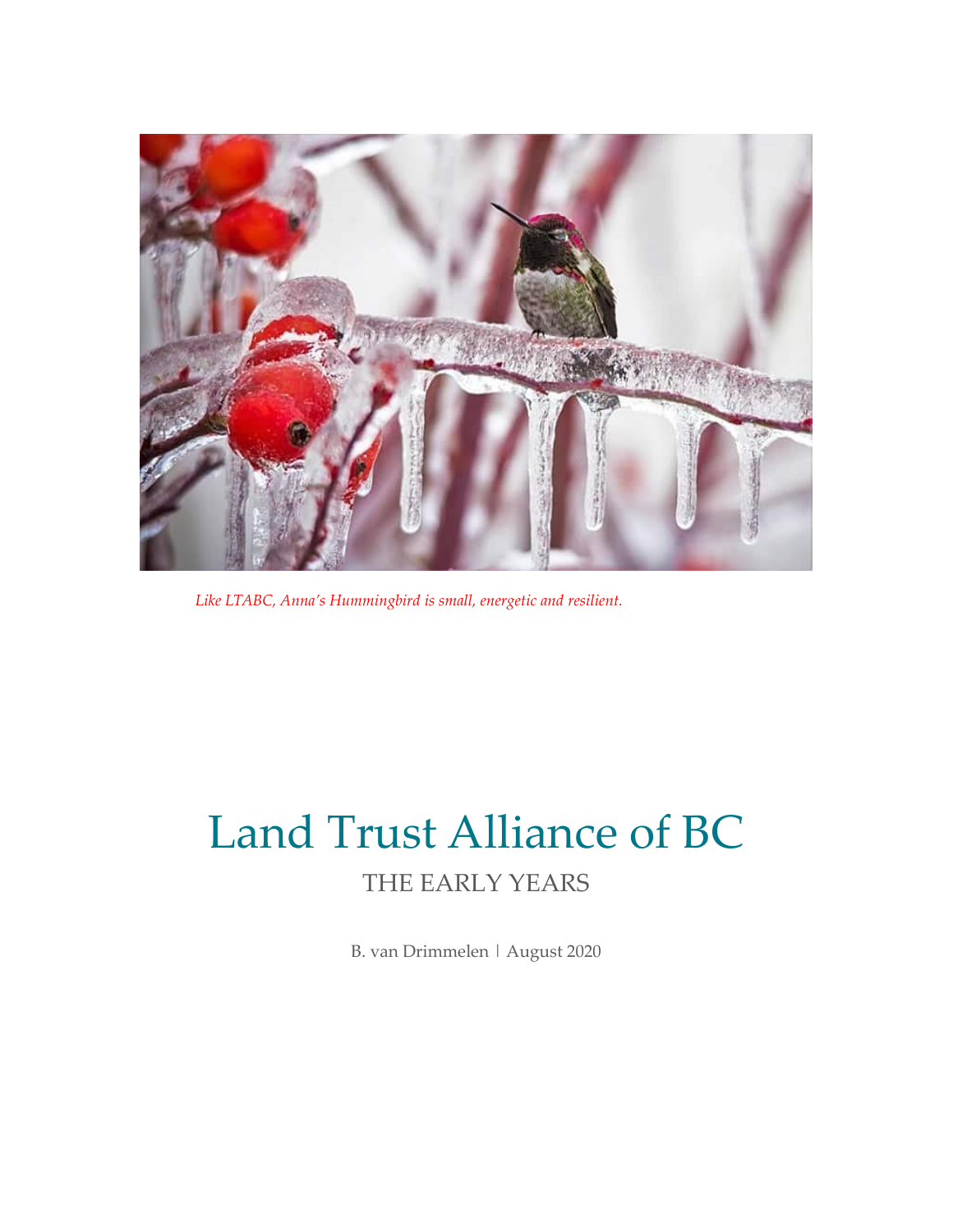# Introduction

 $\overline{a}$ 

In September 2019, as a director for the Land Trust Alliance of BC (LTABC) I was invited to the annual general meeting of the Cowichan Community Land Trust in Duncan. As I had been a director with LTABC for several terms over the years, I touched on the origins of the organization. However, John Scull<sup>1</sup>, a director of that land trust and also a former director of LTABC, was able to gently correct some of that early history.

I realized that the facts around the inception of LTABC resided primarily in the memories of several individuals, information that might be fading away and in danger of being lost. Someone should collect information and recollections and document some of that early history of the LTABC. Why not me?

### Background - Evolution of the Law

Conservation organizations usually want to negotiate a covenant with a landowner that permanently restricts or prohibits some uses of that land to conserve natural amenities. That concept was resisted by  $16<sup>th</sup>$  century British common law. Those courts reasoned that it was bad public policy to let the "dead hands" of long-gone generations constrain what present-day landowners could do (although there seems to have been no concern about the dead hands of long-gone judges constraining modern Canadians). Therefore, the courts placed complex requirements in the way of covenants, requiring "dominant" parcels that were clearly benefitted by restrictions and "servient " parcels where the restrictions applied. They also required that the land use restrictions had to "touch and concern" (i.e. – be in close proximity to) the dominant tenement. Conservation organizations rarely could meet those requirements - they were unlikely to own land close or adjacent to land that needed conservation, and it was almost impossible to prove that the conservation organization's bit of land would clearly benefit from conserving natural features on a nearby lot.

Of course, those common law requirements also made land use regulation difficult for governments, but legislation can bump common law. Therefore, the *Land Title Act* long ago authorized government to acquire a special type of restrictive covenant that did not

<sup>1</sup> John passed away in late July. In May, he reviewed an early draft of this article, and his comment was typical: "Nice article, although I'm not happy with being a know-it-all at the beginning."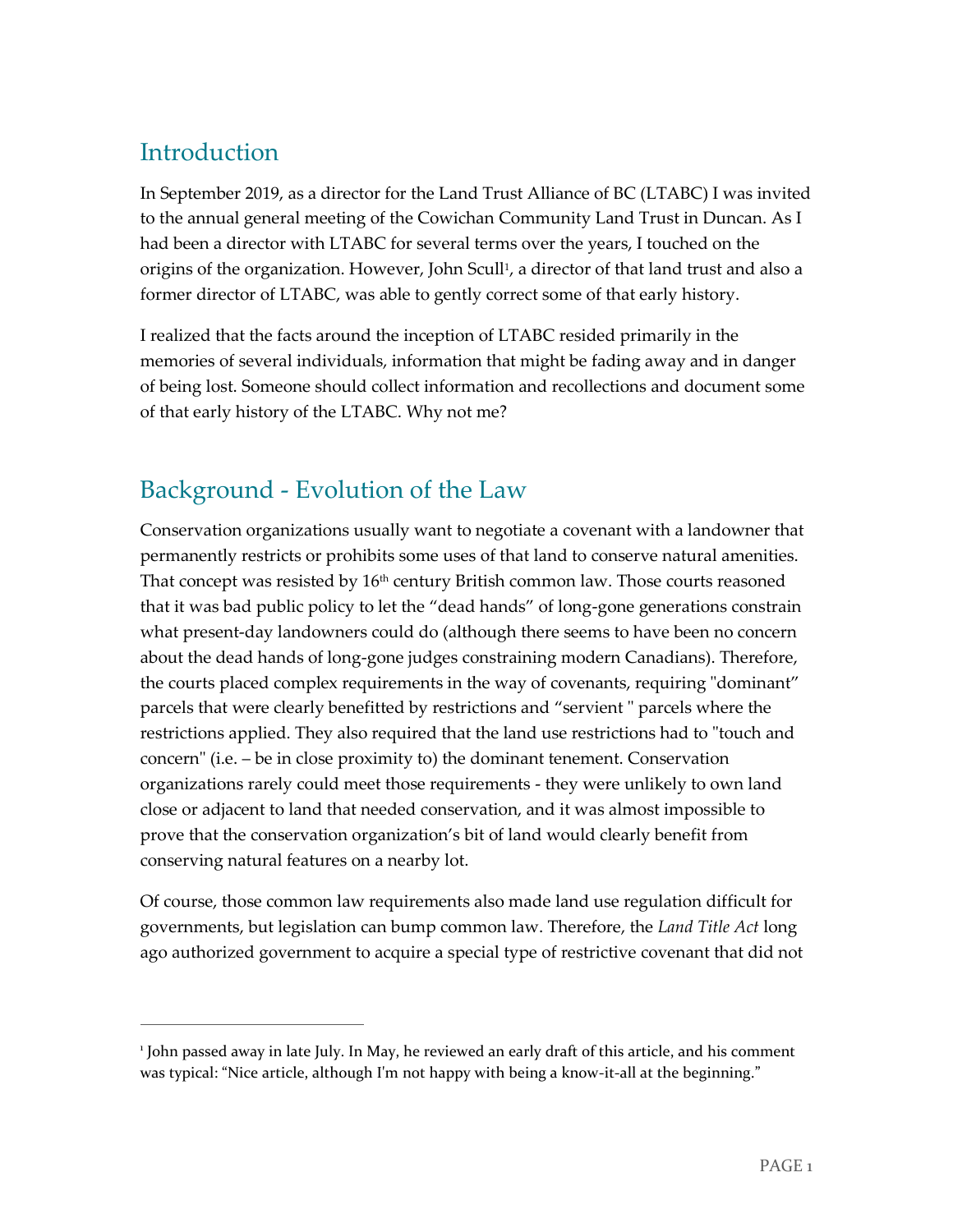need not be near a dominant tenement. However, non-government organizations were still blocked from holding such a covenant.

Then a major change. The *Land Title Act* was amended in the early 1990s to allow government-approved non-government organizations to hold such covenants. Section 219 now provided that:

*(3) A covenant described in subsection (4) in favour of… any person designated by the minister… may be registered against the title to the land subject to the covenant… even if the covenant is not annexed to land owned by the covenantee.*

*(4) A covenant registrable under subsection (3) may be of a negative or positive nature and may include… that land or a specified amenity in relation to it be protected, preserved, conserved, maintained, enhanced, restored or kept in its natural or existing state in accordance with the covenant and to the extent provided in the covenant.*

Suddenly, a government-designated society could buy or accept a conservation covenant on any parcel of private land. Not only would the cost be much less than outright ownership, a land trust would not have to take on the many risks and responsibilities of a landowner, such as liability insurance and property taxes.

# Early Learning

Not surprisingly, conservation-oriented groups such as natural history organizations were initially leery of this new legal beast. None had any relevant experience. However, there was one organization that had land trust experience, albeit from the USA – Turtle Island Earth Stewards. ("Turtle Island" is a name for the earth used by many First Nations; it was picked up by environmental activists.) Turtle Island Earth Stewards (TIES) is a non-profit organization that was founded in 1975 "to deepen the sacred connection between land and people". TIES was familiar with "conservation easements" in the US, and thus understood the concept of conservation covenants.

Meanwhile, John Scull of the Cowichan Valley Naturalists was growing increasingly concerned about environmental conservation. First, he found that one of his favourite hiking areas had been turned into a subdivision. Then the North Cowichan Council converted a municipal park to a municipal forest to allow logging.

In 1994, John was invited to a one-day workshop on land trusts by Tyhson Banighen of TIES and by Linnea Farm, a conservation property on Cortes Island. Thus inspired, John began to organize the Cowichan Community Land Trust (CCLT), forming a society and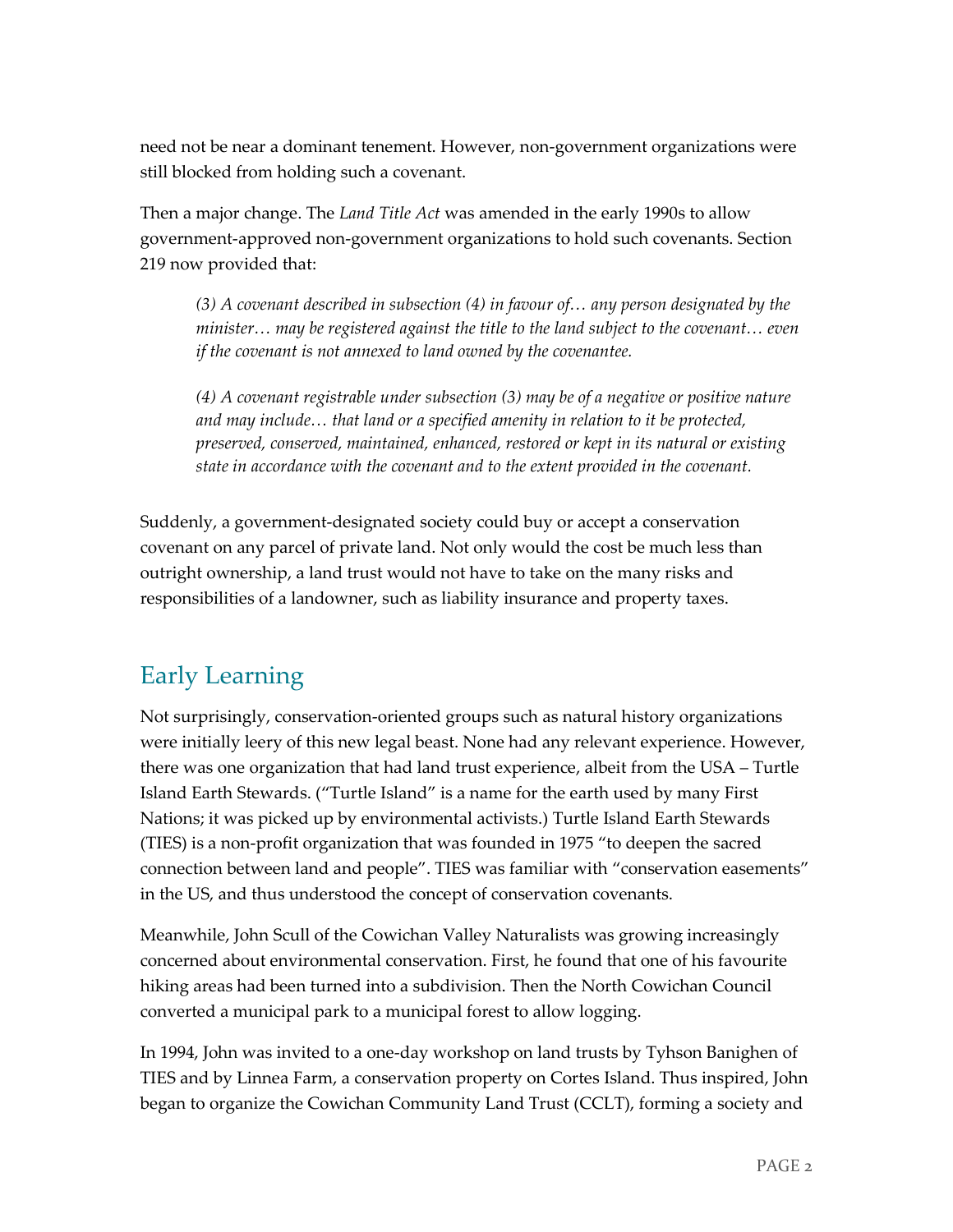obtaining charitable status. By 1995, the CCLT was approved and designated as an organization that could hold a conservation covenant. Concurrently, the Nanaimo  $\&$ Area Land Trust (NALT) and the Salt Spring Island Conservancy were established. BC's land trust movement was under way!

It was one thing to form an organization, but how was one to actually be a land trust? Conservation values would have to be recorded in baseline reports and formally registered in the government's Land Title offices. Conservation areas would have to be monitored forever, and compliance with complex conservation agreements would inevitably require enforcement. As the CCLT and NALT were getting established, word spread among conservation-oriented individuals in other communities who began seeking advice and assistance.

There was clearly an increasing need for an umbrella organization that could provide information for new and developing land trusts. To that end, NALT and CCLT secured a room at Malaspina College on a weekend in February 1997. Guests included Bill Turner, then of the Nature Conservancy of Canada, who explained Britain's National Trust and summarized learnings gleaned at a 1995 workshop of the American Land Trust Alliance in California. Tyhson Banighen of TIES had additional information. Ron Pither of Mayne Island and John Scull of CCLT shared their knowledge. That event was hugely positive and energetic. The gathering unanimously voted to create a land trust alliance. A board of directors was acclaimed and set about drafting a constitution and bylaws for incorporation in 1997. The Land Trust Alliance of BC was registered as a charity in 1998 and had 20 members (individuals and land trusts) at its initial annual general meeting, including existing local conservation societies such as the Galiano Conservancy Association.

A couple of provincial-scale land trusts were already in place – the Nature Trust of BC had been created in 1971 and TLC The Land Conservancy had been incorporated in 1997. Ducks Unlimited and the Nature Conservancy of Canada had an even broader reach – these were national land trusts. BC's land trust movement now included local, provincial and national organizations.

### Under Way

LTABC began hosting a gathering of BC land trusts, the Seminar Series, in 2000 to keep its members up to date and informed about engaging landowners, legal requirements around conservation covenants and the technical requirements of land deals, monitoring, mapping and dealing with potential infractions down the road. Each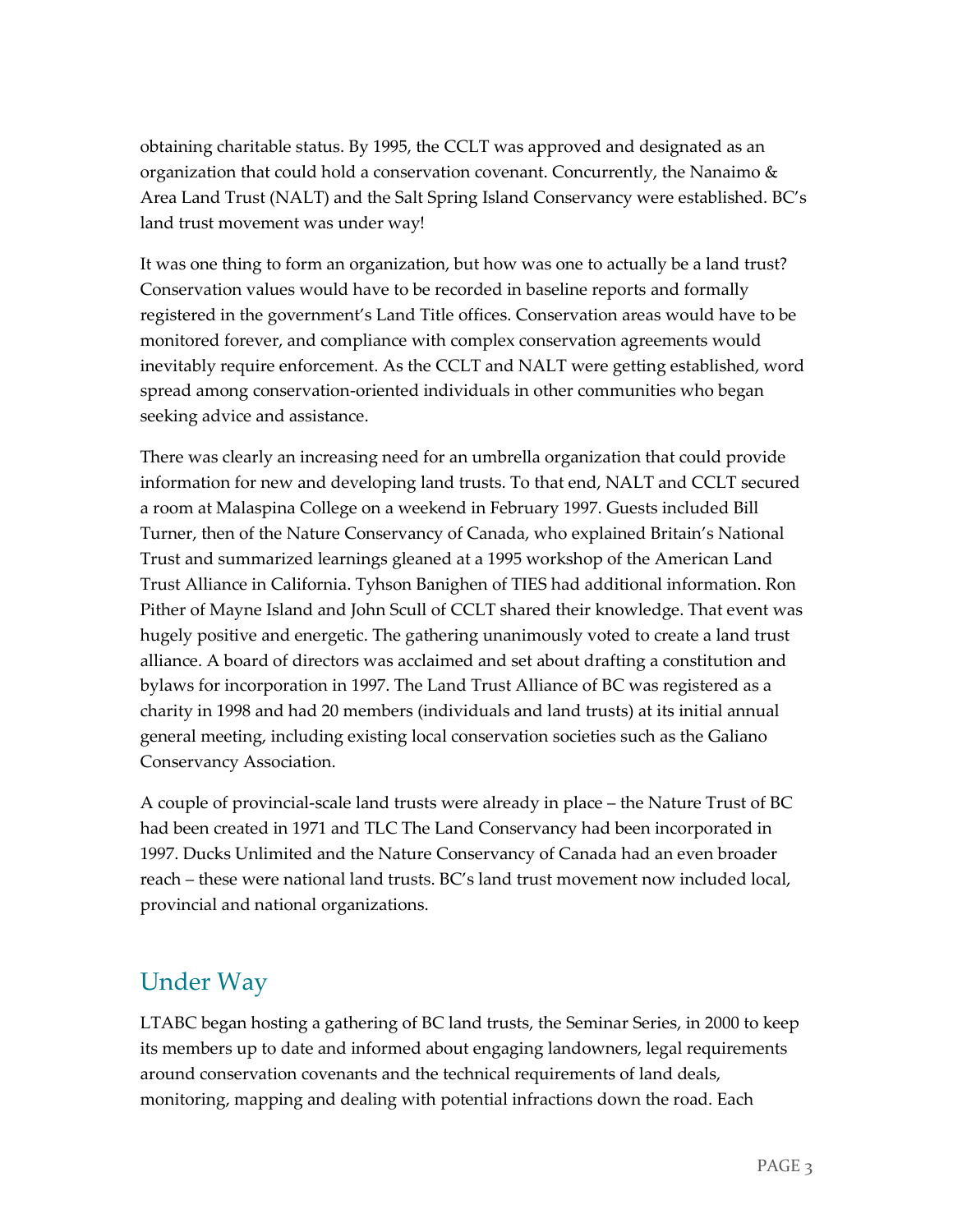conference was held in a different region or location, featuring visits to local protected areas. By 2000, LTABC had 40 members and was developing a Protected Land Registry, helping to develop land trust standards and practices, developing an economical provincial insurance program and issuing a semi-annual newsletter, *The Kingfisher*.

Land trusts continued to evolve, with energetic individuals such as John Scull, Bill Turner, Kathy Dunster, Ron Pither, Ann Richardson, Eileen Palmer and Sheila Harrington communicating and assisting on diverse projects<sup>2</sup>. For example, an annual summer training program was established in 1999. Rather than each small land trust having to provide training, students were offered a week of intensive training at a camp on Salt Spring Island with instructors from various land trusts and professionals in both government and resource sectors.

In 2004, LTABC carried out a national survey of monitoring practices across Canada. That produced improved guidelines for the national Standards and Practices which would be finalized in 2005. Over 800 sample land trust documents were collected, revised and collated. Work began toward forming a national land trust alliance; the Canadian Land Trust Alliance was formed in 2005. Most BC land trusts were on the coast and most of LTABC's activities had been focused on them, so the Seminar Series moved to Naramata in 2005 to link with conservationists in the Okanagan.

In 2006, LTABC published a major community mapping project, the *Islands in the Salish Sea- A Community Atlas*. Other projects included workshops and a guide for conducting baseline inventories. In subsequent years LTABC compiled and publicized case studies involving a dozen successful land trust projects. Workshops and articles were produced to inform associated professionals, including lawyers, appraisers, accountants and financial planners.

#### Retrenchment

 $\overline{a}$ 

By 2009, a global financial crash significantly reduced interest rates which resulted in a significant decrease in grant availability from both private foundations and governments. The effects took a couple of years to be felt, but LTABC and its 30 member land trusts had to work harder to secure funding for projects. Over the ensuing years, LTABC adjusted to tighter times. The Seminar Series went from annual to biennial, the organization produced less documentation while increasing its virtual presence, office

<sup>&</sup>lt;sup>2</sup> Those output of most of those early projects are itemized at LTABC's website <https://ltabc.ca/> under "Programs" and "Resources".